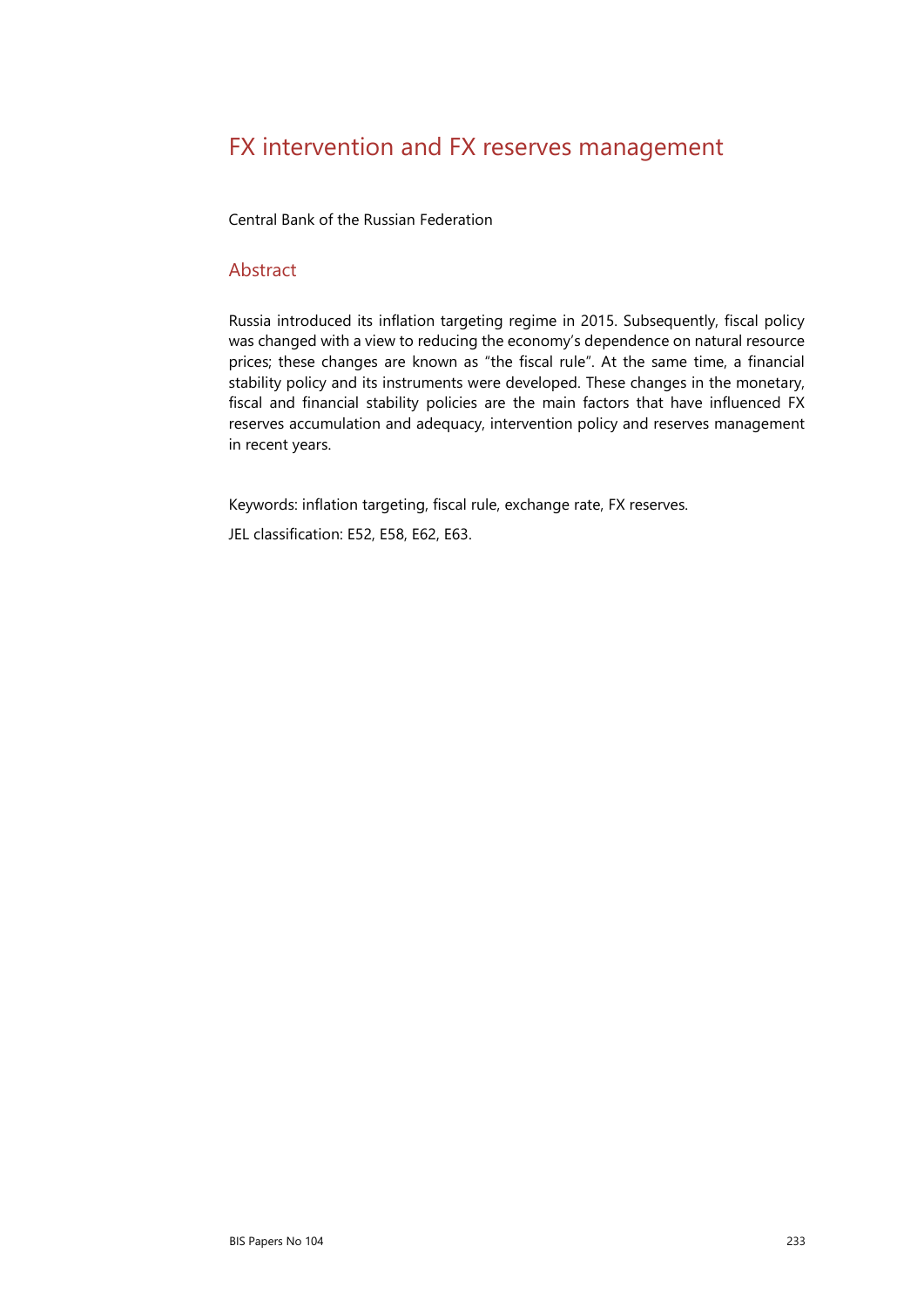Russia introduced its inflation targeting regime in 2015. Subsequently, fiscal policy was changed with a view to reducing the economy's dependence on natural resource prices; these changes are known as "the fiscal rule". At the same time, a financial stability policy and its instruments were developed. These changes in the monetary, fiscal and financial stability policies are the main factors that have influenced FX reserves accumulation and adequacy, intervention policy and reserves management in recent years.

## 1. Monetary policy

Following the adoption of an inflation targeting regime, the inflation target has been set at a CPI rate of 4% and central bank monetary operations now focus on shortterm rouble interest rates. The rouble exchange rate is free-floating. Hence there is effectively no FX intervention policy within the monetary policy rules.. Monetary policy operations as a result do not lead to the significant accumulation of FX reserves and do not require large amount of FX reserves to be available at any moment.

## 2. Fiscal rule

The fiscal rule aims to limit the extent to which the regular budget expenditure depends on volatile tax revenues from natural resources. While natural resource prices are high, the extra budget surplus is saved in the form of foreign currencydenominated assets. Once natural resource prices fall below predefined levels, the budget may include some of the previously accumulated savings.

Russian taxes are almost entirely paid in domestic currency, as are budget expenditures. The fiscal rule requires that, while natural resource prices are high, the Federal Treasury uses surplus revenue to purchase foreign currency and sells it once prices fall. This approach allows flows of foreign currency sold by taxpayers to be matched with the Federal Treasury's purchases of foreign currency while natural resource prices are high. When these prices fall, the Federal Treasury becomes the seller of the previously accumulated foreign currency.

These FX purchase and sale operations are carried out not by the central bank but by the Federal Treasury. The value of FX operations under the fiscal rule is restricted, being limited to either the rouble amount of accumulated extra tax revenues or the amount of the foreign currency purchased earlier.

These restrictions mean that these FX operations under the fiscal rule cannot be considered as setting or managing the rouble exchange rate policy. The rouble exchange rate continues to be free-floating, and the Federal Treasury is a large FX market participant that cannot and does not aim at a particular rouble exchange rate.

All purchases and sales of foreign currency are sterilised via the central bank's monetary policy operations. The Central Bank of the Russian Federation administers the FX purchase and sale operations under the fiscal rule and may stop them if it determines that they are a threat to the financial stability. The foreign currency accumulated by the Federal Treasury's purchases under the fiscal rule has the effect of increasing Russia's FX reserves. However, sales of this foreign currency are limited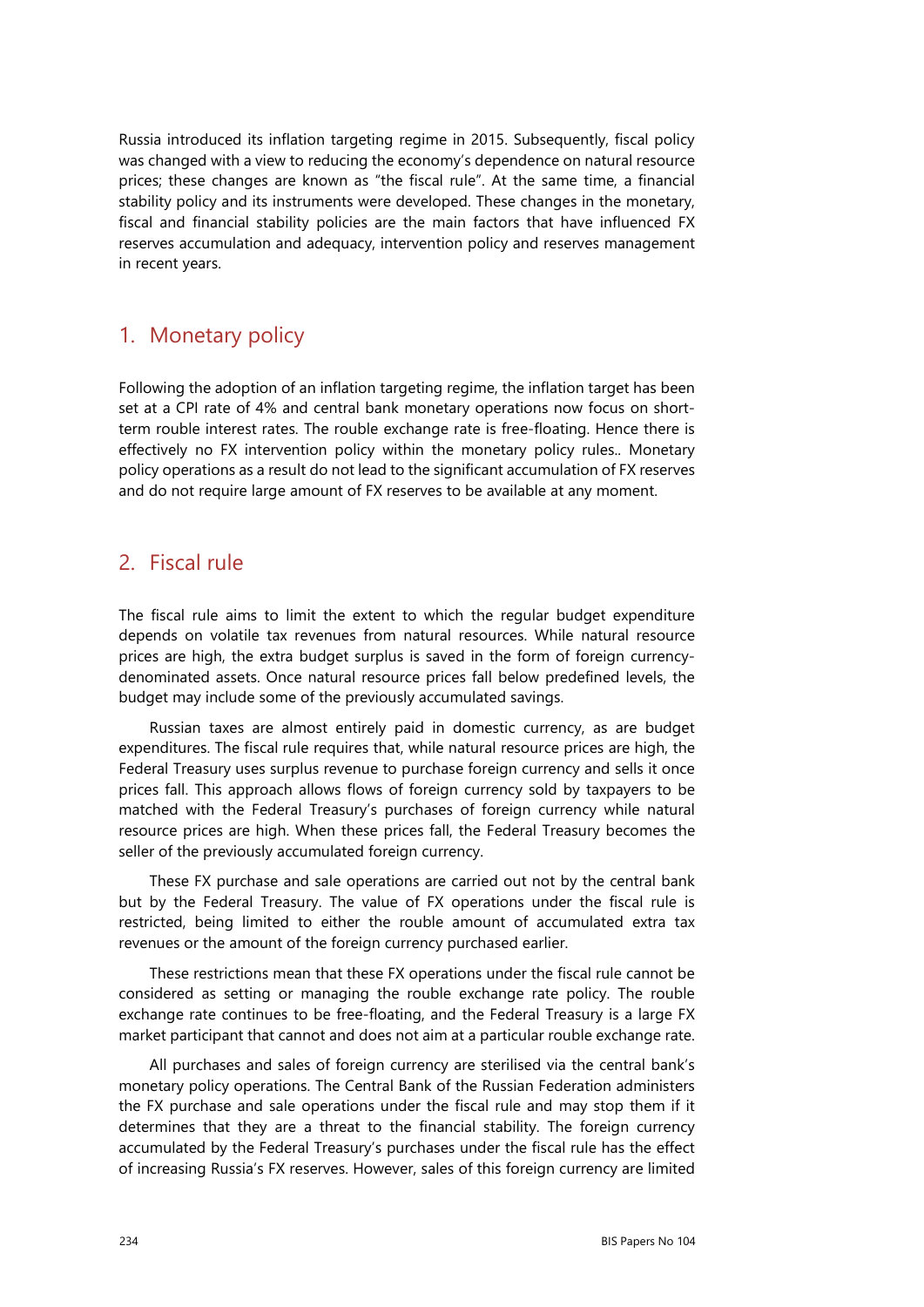by the overall amount and schedule of budget spending. From an FX reserves management perspective, any spending (portfolio outflow) of foreign currency under the fiscal rule is relatively predictable in terms of amounts flowing out during the next few months.

### 3. Financial stability

This relatively new type of financial policy has two sets of implications for financial stability: (i) issues that are commonly experienced worldwide; and (ii) country-specific issues. The commonly experienced financial stability issues arose mainly during and after the 2007–09 global financial crisis. Among these, free-floating exchange rates proved to be a generally better shock-absorbing policy than FX intervention-based policy. The trivial conclusion is that, during the crisis, more FX reserves were better than less. Further, excess debt creation in an economy should be more closely monitored and addressed in good time etc.

The country-specific financial stability implications for Russia arise mostly from the industrial structure of the economy, its emerging market economy characteristics, and the sanctions regime that restricts the access of Russian corporations and government to the global capital market.

Russia's financial stability policy assumes the possibility of FX intervention, including outright sale of foreign currency and foreign currency lending (FX swaps, FX repo and FX lending). Outright foreign currency sales are decided on an ad hoc basis; the timing and amounts are not precisely predictable, and any intervention would require sterilisation via monetary policy operations.

The central bank provides FX lending through overnight swaps available daily on standby terms. Other types of FX lending (repo and loans) may be quickly activated if needed. But the unpredictability as to the timing and amount of any intervention creates a challenge for FX reserves management and, as a result, a strong FX liquidity preference is applied when the FX reserves asset allocation is decided.

### 4. FX reserves management

The above-mentioned foreign currency transactions, within the frameworks of the fiscal rule, as well as the financial stability and monetary policies, define the investment objectives and constraints for the central bank's FX reserves management. Asset allocation decisions (on currencies, asset classes etc) reflect to the extent possible the estimated amounts, currencies and timing of potential reserves usage.

The effects of changes in the monetary, fiscal and financial stability policies on FX reserves accumulation and adequacy, policy and management are summarised in the table below.